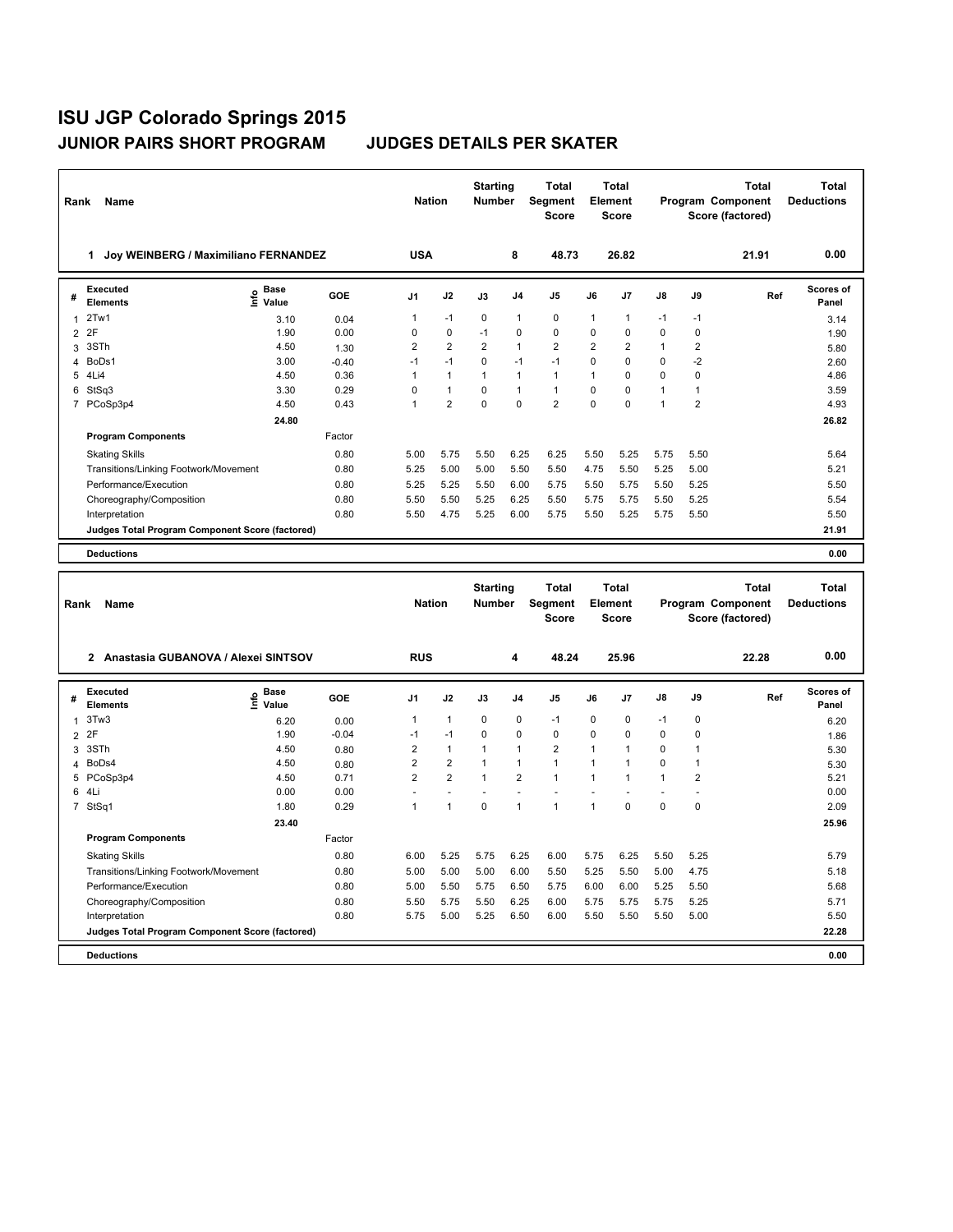| Rank           | Name                                                              |                                  |            | <b>Nation</b>  |                | <b>Starting</b><br><b>Number</b> |                | <b>Total</b><br>Segment<br><b>Score</b> |              | <b>Total</b><br>Element<br>Score        |              |                  | <b>Total</b><br>Program Component<br>Score (factored) | <b>Total</b><br><b>Deductions</b> |
|----------------|-------------------------------------------------------------------|----------------------------------|------------|----------------|----------------|----------------------------------|----------------|-----------------------------------------|--------------|-----------------------------------------|--------------|------------------|-------------------------------------------------------|-----------------------------------|
|                | 3 Ye Ri KIM / Alex Kang Chan KAM                                  |                                  |            | <b>KOR</b>     |                |                                  | 6              | 46.46                                   |              | 25.63                                   |              |                  | 21.83                                                 | 1.00                              |
| #              | <b>Executed</b><br>Elements                                       | e Base<br>⊆ Value                | <b>GOE</b> | J1             | J2             | J3                               | J4             | J5                                      | J6           | J7                                      | J8           | J9               | Ref                                                   | Scores of<br>Panel                |
| 1              | 2Tw2                                                              | 3.40                             | $-0.43$    | $-1$           | $-1$           | $-1$                             | $-1$           | $-2$                                    | $-2$         | $-1$                                    | $-2$         | $-2$             |                                                       | 2.97                              |
| $\overline{2}$ | 2A                                                                | 3.30                             | 0.57       | $\mathbf 2$    | $\mathbf{1}$   | $\mathbf{1}$                     | $\mathbf{1}$   | $\mathbf{1}$                            | $\mathbf{1}$ | $\overline{2}$                          | $\mathbf{1}$ | $\mathbf{1}$     |                                                       | 3.87                              |
| 3              | 3STh                                                              | 4.50                             | 0.90       | $\overline{2}$ | $\overline{2}$ | $\mathbf{1}$                     | $\overline{2}$ | $\mathbf{1}$                            | 1            | $\mathbf{1}$                            | 0            | $\mathbf{1}$     |                                                       | 5.40                              |
| 4              | 4Li1                                                              | 3.00                             | $-0.21$    | $-1$           | $\mathbf 0$    | $-1$                             | $\mathbf 0$    | $\mathbf 0$                             | 0            | $-1$                                    | 0            | $-1$             |                                                       | 2.79                              |
|                | 5 PCoSp3p4                                                        | 4.50                             | $-0.17$    | $-1$           | $\pmb{0}$      | $-1$                             | $\mathbf 0$    | 0                                       | $-1$         | $-1$                                    | 0            | $-2$             |                                                       | 4.33                              |
| 6              | StSq3                                                             | 3.30                             | 0.57       | $\overline{2}$ | $\mathbf{1}$   | $\mathbf{1}$                     | $\mathbf{1}$   | $\mathbf{1}$                            | $\mathbf{1}$ | $\mathbf{1}$                            | $\mathbf{1}$ | $\boldsymbol{2}$ |                                                       | 3.87                              |
|                | 7 BoDsB                                                           | 2.80                             | $-0.40$    | $-1$           | $-1$           | $\pmb{0}$                        | $-1$           | 0                                       | $-2$         | $\pmb{0}$                               | 0            | $-1$             |                                                       | 2.40                              |
|                | <b>Program Components</b>                                         | 24.80                            | Factor     |                |                |                                  |                |                                         |              |                                         |              |                  |                                                       | 25.63                             |
|                | <b>Skating Skills</b>                                             |                                  | 0.80       | 5.50           | 5.00           | 5.00                             | 6.25           | 5.50                                    | 5.75         | 5.75                                    | 5.75         | 5.50             |                                                       | 5.54                              |
|                | Transitions/Linking Footwork/Movement                             |                                  | 0.80       | 5.00           | 4.75           | 4.50                             | 5.75           | 5.25                                    | 5.25         | 5.75                                    | 5.50         | 5.00             |                                                       | 5.21                              |
|                | Performance/Execution                                             |                                  | 0.80       | 5.50           | 5.25           | 5.00                             | 6.00           | 5.25                                    | 6.00         | 6.00                                    | 5.75         | 5.25             |                                                       | 5.57                              |
|                | Choreography/Composition                                          |                                  | 0.80       | 5.25           | 5.25           | 4.75                             | 5.75           | 5.75                                    | 5.75         | 5.50                                    | 6.00         | 5.25             |                                                       | 5.50                              |
|                | Interpretation                                                    |                                  | 0.80       | 6.00           | 5.00           | 5.00                             | 5.50           | 5.75                                    | 5.75         | 5.75                                    | 5.50         | 5.00             |                                                       | 5.46                              |
|                | Judges Total Program Component Score (factored)                   |                                  |            |                |                |                                  |                |                                         |              |                                         |              |                  |                                                       | 21.83                             |
|                | <b>Deductions</b>                                                 | Time violation:                  | $-1.00$    |                |                |                                  |                |                                         |              |                                         |              |                  |                                                       | $-1.00$                           |
|                |                                                                   |                                  |            |                |                |                                  |                |                                         |              |                                         |              |                  |                                                       |                                   |
| Rank           | Name                                                              |                                  |            | <b>Nation</b>  |                | <b>Starting</b><br>Number        |                | Total<br>Segment<br><b>Score</b>        |              | <b>Total</b><br>Element<br><b>Score</b> |              |                  | <b>Total</b><br>Program Component<br>Score (factored) | <b>Total</b><br><b>Deductions</b> |
|                | 4 Elena IVANOVA / Tagir KHAKIMOV                                  |                                  |            | <b>RUS</b>     |                |                                  | 5              | 45.72                                   |              | 26.20                                   |              |                  | 19.52                                                 | 0.00                              |
| #              | Executed<br><b>Elements</b>                                       | <b>Base</b><br>e Base<br>⊆ Value | <b>GOE</b> | J1             | J2             | J3                               | J4             | J5                                      | J6           | J7                                      | J8           | J9               | Ref                                                   | Scores of<br>Panel                |
| $\mathbf{1}$   | 3Tw3                                                              | 6.20                             | 0.00       | $\pmb{0}$      | $\pmb{0}$      | $\pmb{0}$                        | $\mathbf 0$    | $\mathbf{1}$                            | 0            | 0                                       | 0            | $\mathbf 0$      |                                                       | 6.20                              |
| $\overline{2}$ | 2A<                                                               | <<br>2.30                        | $-1.50$    | $-3$           | $-3$           | $-3$                             | -3             | -3                                      | -3           | $-3$                                    | $-3$         | $-3$             |                                                       | 0.80                              |
| 3              | 3STh                                                              | 4.50                             | $-1.10$    | $-2$           | $-2$           | $-1$                             | $-2$           | $-1$                                    | $-2$         | $-2$                                    | $-1$         | $-1$             |                                                       | 3.40                              |
| 4              | BoDs1                                                             | 3.00                             | 0.20       | $-1$           | $\mathbf{1}$   | $\mathbf 0$                      | $\pmb{0}$      | $\mathbf{1}$                            | $\mathbf 0$  | $\mathbf 0$                             | 0            | $\mathbf{1}$     |                                                       | 3.20                              |
| 5              | StSq2                                                             | 2.60                             | 0.07       | $\mathbf 0$    | $\mathbf{1}$   | $\mathbf 0$                      | $\mathbf 0$    | 0                                       | 0            | 0                                       | 0            | $\mathbf{1}$     |                                                       | 2.67                              |
| 6              | 4Li4                                                              | 4.50                             | 0.43       | $\mathbf{1}$   | $\mathbf{1}$   | $\pmb{0}$                        | $\mathbf{1}$   | $\mathbf{1}$                            | $\mathbf{1}$ | $\mathbf{1}$                            | 0            | $\mathbf{1}$     |                                                       | 4.93                              |
|                | 7 PCoSp3p4                                                        | 4.50                             | 0.50       | $\mathbf{1}$   | $\overline{1}$ | $\mathbf{1}$                     | $\mathbf{1}$   | $\mathbf{1}$                            | 1            | $\overline{1}$                          | $\mathbf 0$  | $\overline{2}$   |                                                       | 5.00                              |
|                |                                                                   | 27.60                            |            |                |                |                                  |                |                                         |              |                                         |              |                  |                                                       | 26.20                             |
|                | <b>Program Components</b>                                         |                                  | Factor     |                |                |                                  |                |                                         |              |                                         |              |                  |                                                       |                                   |
|                | <b>Skating Skills</b>                                             |                                  | 0.80       | 4.25           | 4.75           | 4.50                             | 5.50           | 5.00                                    | 5.00         | 5.25                                    | 5.00         | 5.00             |                                                       | 4.93                              |
|                | Transitions/Linking Footwork/Movement                             |                                  | 0.80       | 4.25           | 5.00           | 3.75                             | 5.25           | 5.00                                    | 4.75         | 5.00                                    | 4.50         | 4.50             |                                                       | 4.71                              |
|                | Performance/Execution                                             |                                  | 0.80       | 4.25           | 4.50           | 4.25                             | 5.50           | 5.25                                    | 5.00         | 5.25                                    | 4.75         | 5.00             |                                                       | 4.86                              |
|                | Choreography/Composition                                          |                                  | 0.80       | 4.50           | 5.25           | 4.50                             | 5.75           | 5.50                                    | 5.25         | 4.75                                    | 5.25         | 5.00             |                                                       | 5.07                              |
|                | Interpretation<br>Judges Total Program Component Score (factored) |                                  | 0.80       | 4.00           | 4.75           | 4.25                             | 5.50           | 5.25                                    | 5.00         | 4.50                                    | 5.25         | 4.75             |                                                       | 4.82<br>19.52                     |

< Under-rotated jump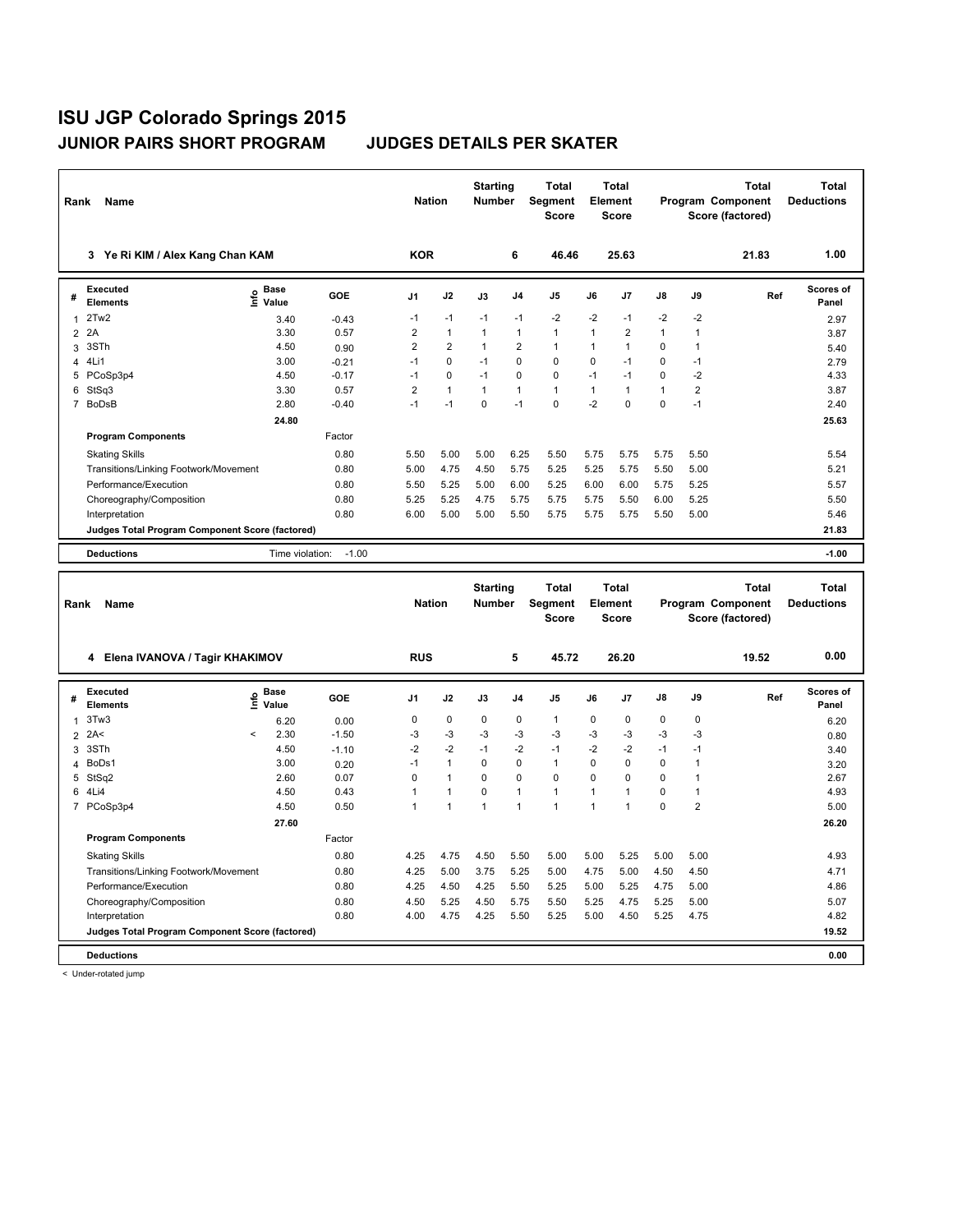| Rank           | Name                                                                 |                   |            | <b>Nation</b>  |                                | <b>Starting</b><br><b>Number</b> |                           | <b>Total</b><br>Segment<br><b>Score</b>        |                   | <b>Total</b><br>Element<br>Score        |                |                             | <b>Total</b><br>Program Component<br>Score (factored) | <b>Total</b><br><b>Deductions</b> |
|----------------|----------------------------------------------------------------------|-------------------|------------|----------------|--------------------------------|----------------------------------|---------------------------|------------------------------------------------|-------------------|-----------------------------------------|----------------|-----------------------------|-------------------------------------------------------|-----------------------------------|
|                | 5 Bryn HOFFMAN / Bryce CHUDAK                                        |                   |            | CAN            |                                |                                  | 3                         | 45.24                                          |                   | 24.39                                   |                |                             | 20.85                                                 | 0.00                              |
| #              | <b>Executed</b><br>Elements                                          | e Base<br>⊆ Value | GOE        | J1             | J2                             | J3                               | J4                        | J5                                             | J6                | J7                                      | J8             | J9                          | Ref                                                   | Scores of<br>Panel                |
| 1              | 2Tw3                                                                 | 3.70              | 0.26       | $\overline{2}$ | $\mathbf{1}$                   | $\mathbf{1}$                     | $\mathbf{1}$              | $\mathbf{1}$                                   | $\mathbf{1}$      | $\mathbf{1}$                            | 0              | 0                           |                                                       | 3.96                              |
| $\overline{2}$ | 3STh                                                                 | 4.50              | $-1.50$    | $-2$           | $-2$                           | $-2$                             | -3                        | $-2$                                           | -3                | $-2$                                    | $-2$           | $-2$                        |                                                       | 3.00                              |
| 3              | 2A                                                                   | 3.30              | 0.00       | $\mathbf{1}$   | $\mathbf 0$                    | $\mathbf 0$                      | $\mathbf 0$               | $\mathbf 0$                                    | 0                 | 0                                       | 0              | 0                           |                                                       | 3.30                              |
| 4              | BoDs1                                                                | 3.00              | $-0.60$    | $\pmb{0}$      | $-1$                           | $-1$                             | $\mathbf 0$               | $-1$                                           | $-2$              | $-2$                                    | 0              | $-1$                        |                                                       | 2.40                              |
|                | 5 4Li4                                                               | 4.50              | $-0.36$    | $-1$           | $\pmb{0}$                      | $\pmb{0}$                        | $-1$                      | $-1$                                           | $\mathsf 0$       | $-1$                                    | $-1$           | $-1$                        |                                                       | 4.14                              |
| 6              | StSq3                                                                | 3.30              | 0.43       | $\mathbf{1}$   | $\mathbf{1}$<br>$\overline{1}$ | $\mathbf{1}$<br>$\mathbf{1}$     | $\mathbf{1}$<br>$\pmb{0}$ | $\mathbf{1}$<br>$\mathbf{1}$                   | 1<br>$\mathbf{1}$ | $\mathbf 0$<br>$\mathbf{1}$             | $\pmb{0}$<br>0 | $\mathbf{1}$<br>$\mathbf 0$ |                                                       | 3.73                              |
|                | 7 PCoSp3p2                                                           | 3.50              | 0.36       | $\mathbf{1}$   |                                |                                  |                           |                                                |                   |                                         |                |                             |                                                       | 3.86                              |
|                | <b>Program Components</b>                                            | 25.80             | Factor     |                |                                |                                  |                           |                                                |                   |                                         |                |                             |                                                       | 24.39                             |
|                | <b>Skating Skills</b>                                                |                   | 0.80       | 5.25           | 5.50                           | 4.75                             | 5.50                      | 5.50                                           | 4.75              | 5.50                                    | 5.25           | 5.00                        |                                                       | 5.25                              |
|                | Transitions/Linking Footwork/Movement                                |                   | 0.80       | 5.00           | 5.00                           | 4.25                             | 5.25                      | 5.25                                           | 4.50              | 5.25                                    | 4.50           | 4.75                        |                                                       | 4.89                              |
|                | Performance/Execution                                                |                   | 0.80       | 5.50           | 4.75                           | 4.75                             | 5.75                      | 5.25                                           | 4.75              | 5.75                                    | 5.00           | 5.25                        |                                                       | 5.18                              |
|                | Choreography/Composition                                             |                   | 0.80       | 5.25           | 5.50                           | 4.75                             | 5.75                      | 5.75                                           | 5.25              | 5.50                                    | 5.50           | 5.00                        |                                                       | 5.39                              |
|                | Interpretation                                                       |                   | 0.80       | 5.50           | 5.25                           | 5.00                             | 6.00                      | 5.50                                           | 5.00              | 5.50                                    | 5.75           | 4.75                        |                                                       | 5.36                              |
|                | Judges Total Program Component Score (factored)                      |                   |            |                |                                |                                  |                           |                                                |                   |                                         |                |                             |                                                       | 20.85                             |
|                | <b>Deductions</b>                                                    |                   |            |                |                                |                                  |                           |                                                |                   |                                         |                |                             |                                                       | 0.00                              |
|                |                                                                      |                   |            |                |                                |                                  |                           |                                                |                   |                                         |                |                             |                                                       |                                   |
|                |                                                                      |                   |            |                |                                |                                  |                           |                                                |                   |                                         |                |                             |                                                       |                                   |
| Rank           | Name                                                                 |                   |            | <b>Nation</b>  |                                | <b>Starting</b><br><b>Number</b> |                           | <b>Total</b><br><b>Segment</b><br><b>Score</b> |                   | <b>Total</b><br>Element<br><b>Score</b> |                |                             | <b>Total</b><br>Program Component<br>Score (factored) | <b>Total</b><br><b>Deductions</b> |
|                | 6 Anastasia MISHINA / Vladislav MIRZOEV                              |                   |            | <b>RUS</b>     |                                |                                  | $\overline{7}$            | 44.22                                          |                   | 24.78                                   |                |                             | 19.44                                                 | 0.00                              |
| #              | <b>Executed</b><br><b>Elements</b>                                   | e Base<br>E Value | <b>GOE</b> | J1             | J2                             | J3                               | J4                        | J5                                             | J6                | J7                                      | J8             | J9                          | Ref                                                   | Scores of<br>Panel                |
| 1              | 3Tw1                                                                 | 5.40              | $-0.90$    | $-2$           | $-1$                           | $-1$                             | $-1$                      | $-1$                                           | $-1$              | $-2$                                    | $-2$           | $-1$                        |                                                       | 4.50                              |
| $\overline{2}$ | $1A^*$                                                               | 0.00              | 0.00       | L.             | ÷,                             | L,                               | ÷.                        | ÷.                                             |                   | $\overline{a}$                          | $\overline{a}$ | J.                          |                                                       | 0.00                              |
| 3              | 4Li4                                                                 | 4.50              | 0.00       | $\pmb{0}$      | $\pmb{0}$                      | $\pmb{0}$                        | $\mathbf{1}$              | $\Omega$                                       | $\Omega$          | $\Omega$                                | 0              | 0                           |                                                       | 4.50                              |
| 4              | StSq3                                                                | 3.30              | 0.21       | $-1$           | $\mathbf{1}$                   | 0                                | $\mathbf{1}$              | $\mathbf{1}$                                   | 0                 | 0                                       | 0              | 1                           |                                                       | 3.51                              |
| 5              | 3STh                                                                 | 4.50              | 0.80       | 1              | $\mathbf{1}$                   | $\mathbf{1}$                     | $\overline{2}$            | $\overline{\mathbf{c}}$                        | 1                 | 1                                       | $\mathbf{1}$   | 1                           |                                                       | 5.30                              |
|                | 6 BoDs1                                                              | 3.00              | $-0.10$    | $-1$           | $\pmb{0}$                      | 0                                | $\mathbf{1}$              | $\mathbf{1}$                                   | 0                 | 0                                       | $-1$           | $-1$                        |                                                       | 2.90                              |
|                | 7 PCoSp3p3                                                           | 4.00              | 0.07       | $\pmb{0}$      | $\pmb{0}$                      | $\pmb{0}$                        | $\mathbf{1}$              | $\mathbf{1}$                                   | $\mathbf 0$       | 0                                       | 0              | $\mathbf 0$                 |                                                       | 4.07                              |
|                |                                                                      | 24.70             |            |                |                                |                                  |                           |                                                |                   |                                         |                |                             |                                                       | 24.78                             |
|                | <b>Program Components</b>                                            |                   | Factor     |                |                                |                                  |                           |                                                |                   |                                         |                |                             |                                                       |                                   |
|                | <b>Skating Skills</b>                                                |                   | 0.80       | 4.25           | 4.50                           | 4.50                             | 6.00                      | 6.00                                           | 5.00              | 5.75                                    | 5.00           | 5.00                        |                                                       | 5.11                              |
|                | Transitions/Linking Footwork/Movement                                |                   | 0.80       | 4.00           | 4.25                           | 4.00                             | 5.75                      | 5.75                                           | 4.50              | 5.25                                    | 4.00           | 4.50                        |                                                       | 4.61                              |
|                | Performance/Execution                                                |                   | 0.80       | 4.00           | 4.50                           | 4.25                             | 6.00                      | 5.50                                           | 4.75              | 5.25                                    | 4.50           | 5.00                        |                                                       | 4.82                              |
|                | Choreography/Composition                                             |                   | 0.80       | 4.50           | 4.50                           | 4.50                             | 6.25                      | 5.75                                           | 5.00              | 5.50                                    | 4.50           | 4.75                        |                                                       | 4.93                              |
|                | Interpretation                                                       |                   | 0.80       | 4.00           | 4.00                           | 4.50                             | 6.50                      | 6.00                                           | 4.75              | 5.25                                    | 4.50           | 4.75                        |                                                       | 4.82                              |
|                | Judges Total Program Component Score (factored)<br><b>Deductions</b> |                   |            |                |                                |                                  |                           |                                                |                   |                                         |                |                             |                                                       | 19.44<br>0.00                     |

\* Invalid element